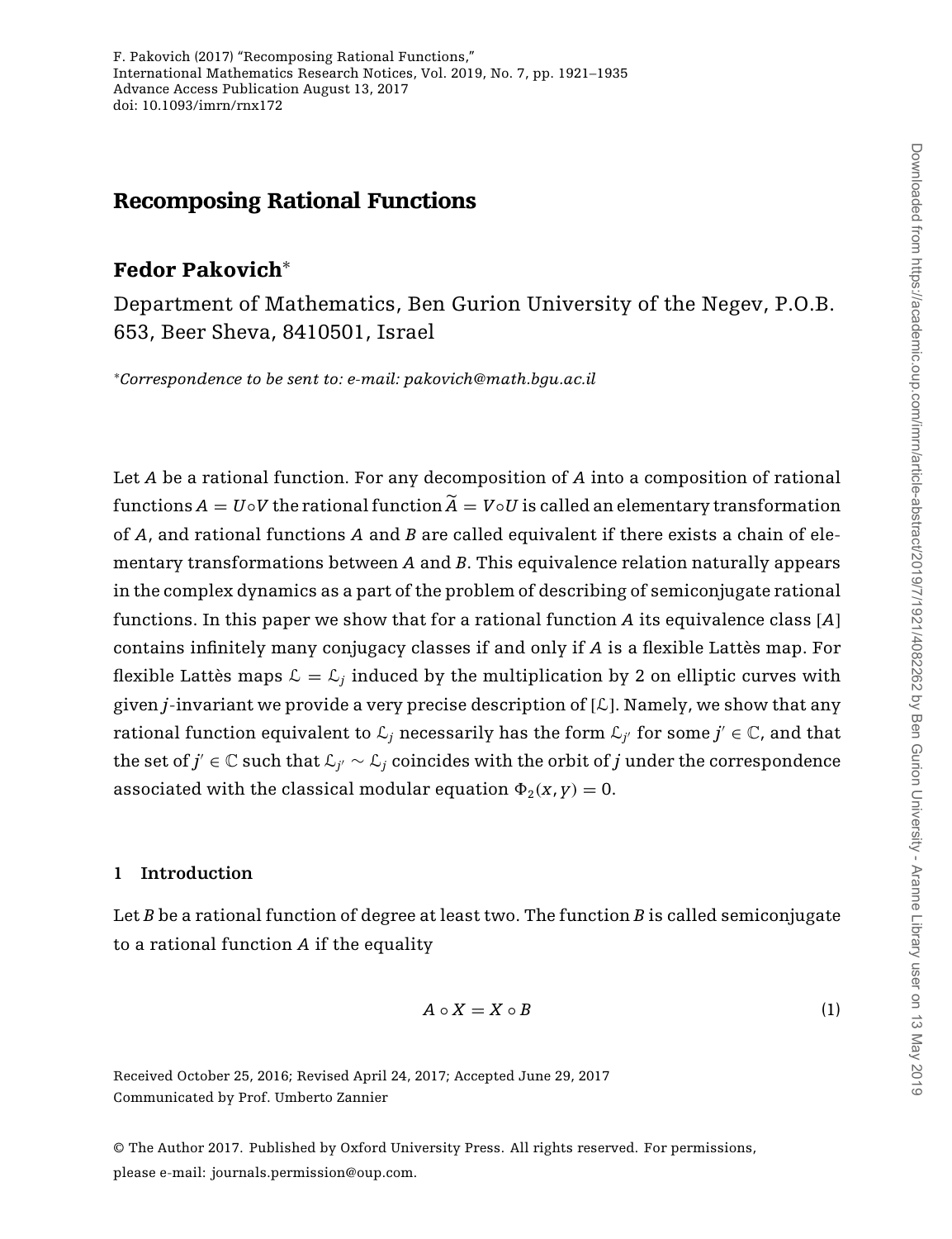<span id="page-1-0"></span>holds for some rational function *X*. In case if *X* is invertible, *A* and *B* are called conjugate. In terms of dynamical systems, condition [\(1\)](#page-0-0) means that the dynamical system  $A^{\circ k}$ ,  $k > 1$ , on  $\mathbb{CP}^1$  is a factor of the dynamical system  $B^{\circ k}$ ,  $k > 1$ . The semiconjugacy is not a symmetric relation. However, if *B* is semiconjugate to *A*, and *C* is semiconjugate to *B*, then *C* is semiconjugate to *A*, since equalities [\(1\)](#page-0-0) and  $B \circ W = W \circ C$  imply the equality

$$
A\circ (X\circ W)=(X\circ W)\circ C.
$$

In the recent paper [\[10\]](#page-14-0) equation [\(1\)](#page-0-0) was investigated at length. Roughly speaking, the main result of [\[10](#page-14-0)] states that [\(1\)](#page-0-0) holds in two cases. In the first case, the corresponding functions *A* and *B* are either Lattès maps, or functions which can be considered as analogues of Lattès maps related to automorphism groups of  $\mathbb{CP}^1$  instead of automorphism groups of C. In the second case, the functions *A* and *B* do not possess any special properties, however they are equivalent with respect to an equivalence relation  $\sim$  on the set of rational functions defined as follows. For any decomposition  $A = U \circ V$ , where *U* and *V* are rational functions, the rational function  $A = V \circ U$  is called an *elementary transformation* of *A*, and rational functions *A* and *B* are called *equivalent* if there exists a chain of elementary transformations between *A* and *B*. For a rational function *A* we will denote its equivalence class by [*A*].

The connection between the relation  $\sim$  and semiconjugacy is straightforward. Namely, for  $A$  and  $A$  as above we have:

$$
\tilde{A} \circ V = V \circ A, \quad \text{and} \quad A \circ U = U \circ \tilde{A},
$$

implying inductively that whenever  $A \sim B$  there exists *X* such that [\(1\)](#page-0-0) holds, and there exists *Y* such that

$$
B\circ Y=Y\circ A.
$$

Therefore, if  $A \sim B$ , each of the dynamical systems  $A^{\circ k}$ ,  $k > 1$ , and  $B^{\circ k}$ ,  $k > 1$ , is a factor of the other one, meaning that these systems have "similar" dynamics. Furthermore, since for any invertible rational function *W* the equality

$$
A=(A\circ W)\circ W^{-1}
$$

holds, each equivalence class [*A*] is a union of conjugacy classes. Thus, the relation ∼ can be considered as a weaker form of the classical conjugacy relation.

The main result of this article is the following statement.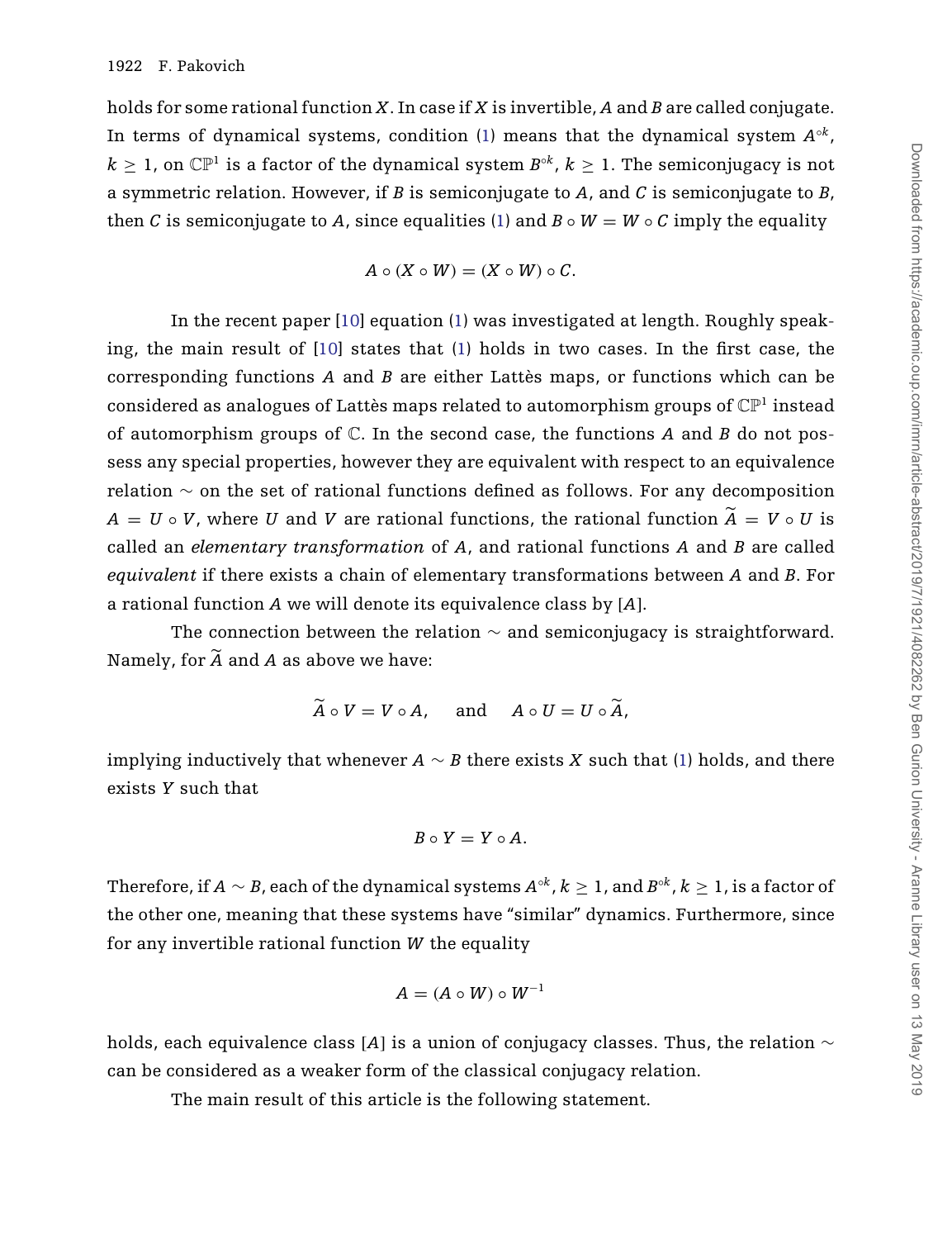<span id="page-2-0"></span>**Theorem 1.1.** Let *F* be a rational function. Then its equivalence class [*F*] contains infinitely many conjugacy classes if and only if  $F$  is a flexible Lattès map.  $\Box$ 

Simplest examples of flexible Lattès maps are rational functions  $\mathcal L$  induced by the multiplication by 2 on elliptic curves. Such a function can be defined by the equality

$$
\wp(2z) = \mathcal{L} \circ \wp(z),\tag{2}
$$

where  $\wp(z)$  is the Weierstrass function associated with some lattice M of rank two in  $\mathbb{C}$ . Two such functions corresponding to lattices *M* and *M'* are conjugate if and only if the elliptic curves  $\mathbb{C}/M$  and  $\mathbb{C}/M'$  are isomorphic. So, abusing the notation, we will denote by  $\mathcal{L}_i$  any Lattès map induced by the multiplication by 2 on an elliptic curve with given *j*-invariant.

In order to describe conjugacy classes in  $[\mathcal{L}_i]$  it is convenient to use the notion of correspondence *F* associated with an affine algebraic curve  $F(x, y) = 0$ . By definition, for  $x_0 \in \mathbb{C}$  an image of  $x_0$  under *F* is any point  $y_0 \in \mathbb{C}$  such that  $F(x_0, y_0) = 0$ . More generally,  $y_0 \in \mathbb{C}$  is an image of  $x_0 \in \mathbb{C}$  under the *k*th iteration of  $\mathcal{F}$  if there exists a sequence  $x_0, x_1, \ldots, x_k = y_0$  such that  $(x_{i-1}, x_i)$ ,  $i = 1, \ldots k$ , is a point on  $F(x, y) = 0$ . Considering the totalities of all images and preimages of a point  $x_0$  we can define its forward, backwards, and full orbit under *F*. If  $F(x, y)$  is symmetric, that is  $F(x, y) = F(y, x)$ , all these orbits coincide, so we can use simply the term orbit.

In the above notation, our main result about  $[\mathcal{L}_i]$  is following.

**Theorem 1.2.** Any rational function equivalent to  $\mathcal{L}_i$ ,  $j \in \mathbb{C}$ , has the form  $\mathcal{L}_{i'}$ ,  $j' \in \mathbb{C}$ . Furthermore, the set of *j'* ∈  $\mathbb C$  such that  $\mathcal L_{\gamma'} \sim \mathcal L$  coincides with the orbit of *j* under the correspondence associated with the classical modular equation  $\Phi_2(x, y) = 0$ .

Notice that although the expression for the curve  $\Phi_2(x, y) = 0$  is quite bulky it has a very simple parametrization by rational functions which goes back to Klein [\[2\]](#page-14-0), implying that  $\mathcal{L}_{i'}$  ∼  $\mathcal{L}_i$  if and only if *j* and *j'* are in the same orbit of the multivalued function

$$
\mathcal{F} = \beta \circ \frac{1}{z} \circ \beta^{-1},\tag{3}
$$

where  $\beta$  is a rational function of degree three,

$$
\beta(z) = 64 \, \frac{(z+4)^3}{z^2}.
$$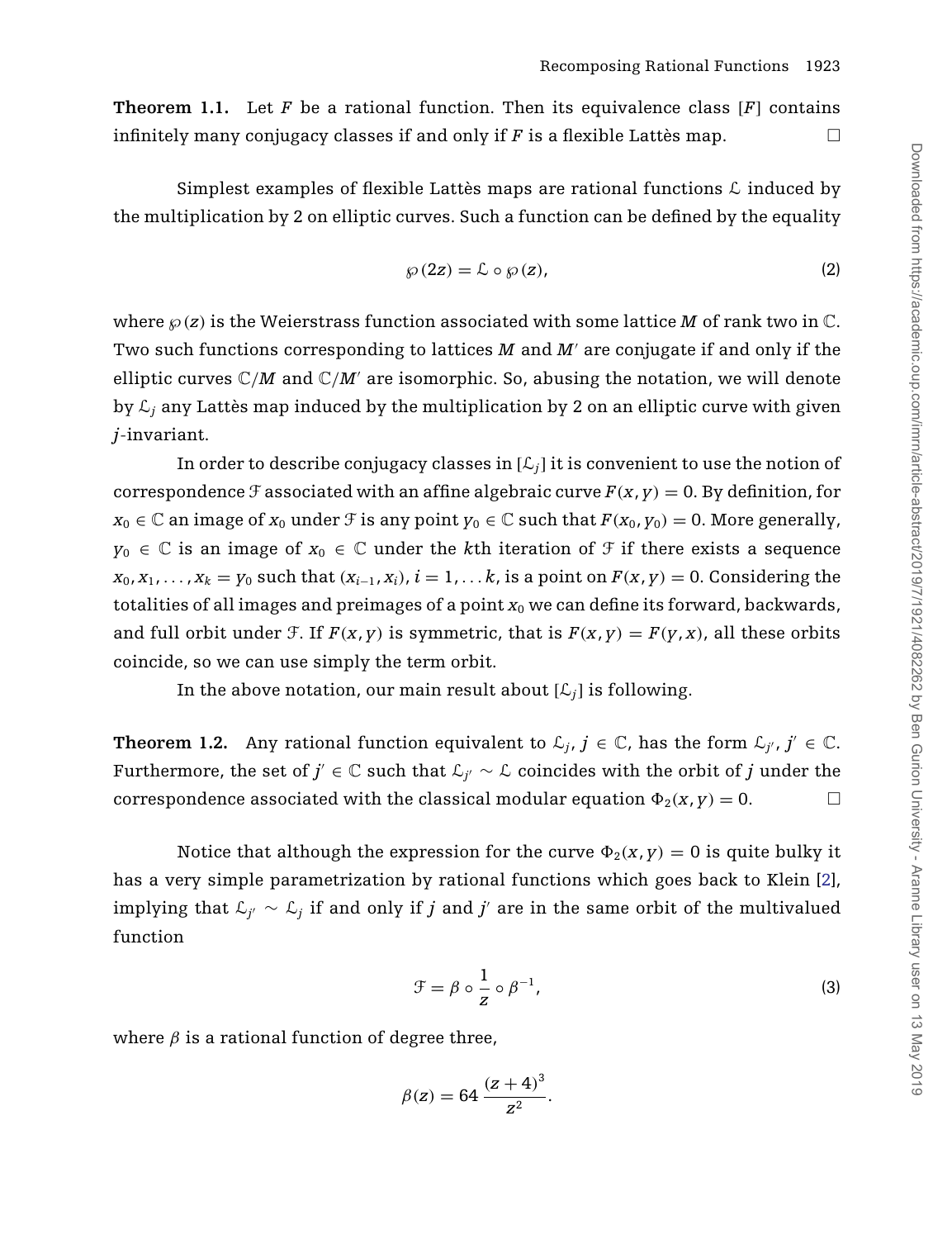The article has the following structure. In the second section we show that the condition *A* ∼ *B* implies that *A* and *B* are isospectral, and deduce the "only if" part of Theorem [1.1](#page-1-0) from the fundamental result of McMullen [\[4](#page-14-0)] about isospectral rational functions. In the third section we relate functional decompositions of flexible Lattès maps with isogenies between elliptic curves, and prove the "if" part of Theorem [1.1.](#page-1-0) Finally, in the fourth section we describe explicitly all functional decompositions of  $\mathcal{L}_i$ and prove Theorem [1.2.](#page-2-0)

#### **2 Equivalence and Isospectrality**

Let *F* be a rational function. Recall that two decompositions of *F* into compositions of rational functions  $F = U \circ V$  and  $F = U' \circ V'$  are called *equivalent* if there exists a Möbius transformation  $\mu$  such that

$$
U'=U\circ\mu,\quad V'=\mu^{-1}\circ V.
$$

Clearly, elementary transformations corresponding to equivalent decompositions are conjugate. Since equivalence classes of decompositions of *F* are in a one-to-one correspondence with imprimitivity systems of the monodromy group  $G_F$  of  $F$ , this implies in particular that the number of conjugacy classes of rational functions obtained from *F* by elementary transformations is finite, and that the number of conjugacy classes in [*F*] is at most countable.

Recall that a rational function *A* is called *a flexible Lattès map* if there exist an elliptic curve C and morphisms  $\varphi : \mathcal{C} \to \mathcal{C}$  and  $\pi : \mathcal{C} \to \mathbb{CP}^1$  such that the diagram

> $\begin{array}{cccc} \mathcal{C} & \xrightarrow{\varphi} & \mathcal{C} \end{array}$  $\int$  $\pi$   $\int$  $\pi$  $\mathbb{CP}^1$   $\longrightarrow$   $\mathbb{CP}^1$  , (4)

commutes,  $\pi$  has degree two and satisfies  $\pi(z) = \pi(-z)$ , and  $\varphi = nz + \beta$ , where  $n \in \mathbb{Z}$  and  $\beta \in \mathcal{C}$  (see [\[14,](#page-14-0) Section 6.5] and [\[6](#page-14-0)]). In fact,  $\beta$  necessarily satisfies the condition  $2\beta = 0$  on C. Moreover, changing  $\pi(z)$  to  $\pi'(z) = \pi(z + \beta)$ , we see that the condition  $\pi'(z) = \pi'(-z)$ still holds, while (4) holds for  $\varphi' = nz + \beta'$ , where  $\beta' = n\beta$ . Thus, if *n* is even, we may assume that  $\beta = 0$ . The complex structure of C is completely defined by the conjugacy class of *A*, that is, if  $A'$ ,  $C'$ ,  $\pi'$ ,  $\varphi'$  is another collection as above and *A* is conjugate to  $A'$ , then  $C$  is isomorphic to  $C'$  (see e.g., [\[14](#page-14-0), Theorem 6.46]). Abusing the notation, we will denote by *Aj* any Lattès map satisfying (4) for C with given *j*-invariant.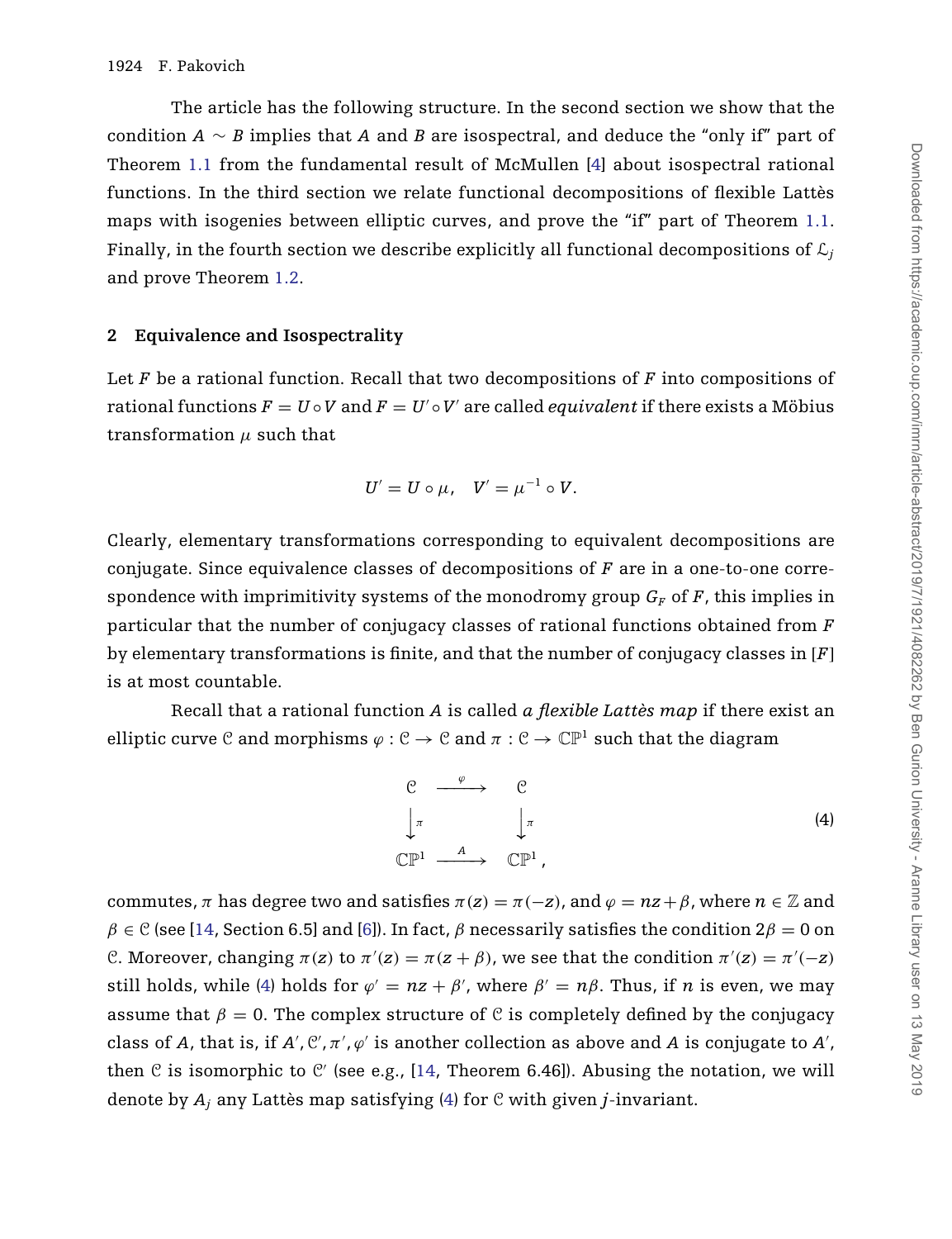<span id="page-4-0"></span>Assuming that  $C$  is written in the Weierstrass form

$$
\mathcal{C}: y^2 = x^3 + ax + b, \qquad a, b \in \mathbb{C}, \tag{5}
$$

a prototypical example of a Lattès map is obtained for  $\varphi = 2z$  and  $\pi(x, y) = x$ . In this case,

$$
A = \frac{z^4 - 2az^2 - 8bz + a^2}{4z^3 + 4az + 4b}.
$$
 (6)

Notice that if *M* is a lattice of rank two in C such that  $C = \mathbb{C}/M$  and  $\wp(z)$  is the corresponding Weierstrass function, then the function *A* is defined by the condition  $\wp(2z) = A \diamond \wp(z)$ . For C given by (5),  $A = A_i$ , where

$$
j=1728\frac{4a^3}{4a^3+27b^2}.
$$

Let *F* be a rational function of degree *d*. By definition, the *multiplier spectrum* of *F* is a function which assigns to each  $s \geq 1$  the unordered list of multipliers at all  $d^{s} + 1$  fixed points of  $F^{\circ s}$  taken with appropriate multiplicity. Two rational functions are called *isospectral* if they have the same multiplier spectrum. For example, all the functions from family (6) have the same multiplier spectrum (see e.g., [\[14,](#page-14-0) Example 6.49]). Nevertheless, by the following result of McMullen such a situation is exceptional (see [\[4](#page-14-0), [6](#page-14-0), [14\]](#page-14-0)).

**Theorem 2.1** (McMullen)**.** The conjugacy class of any rational function *F* which is not a flexible Lattès map is defined up to finitely many choices by its multiplier spectrum.  $\quad \Box$ 

The equivalence  $\sim$  and the isospectrality are closely related as the following lemma shows.

**Lemma 2.1.** Let *U* and *V* be rational functions. Then the rational functions  $U \circ V$  and  $V \circ U$  are isospectral.  $\Box$ 

**Proof.** Since the equality

$$
(U\circ V)^{\circ l}(z_0)=z_0
$$

implies the equality

$$
(V\circ U)^{\circ l}(z_1)=z_1,
$$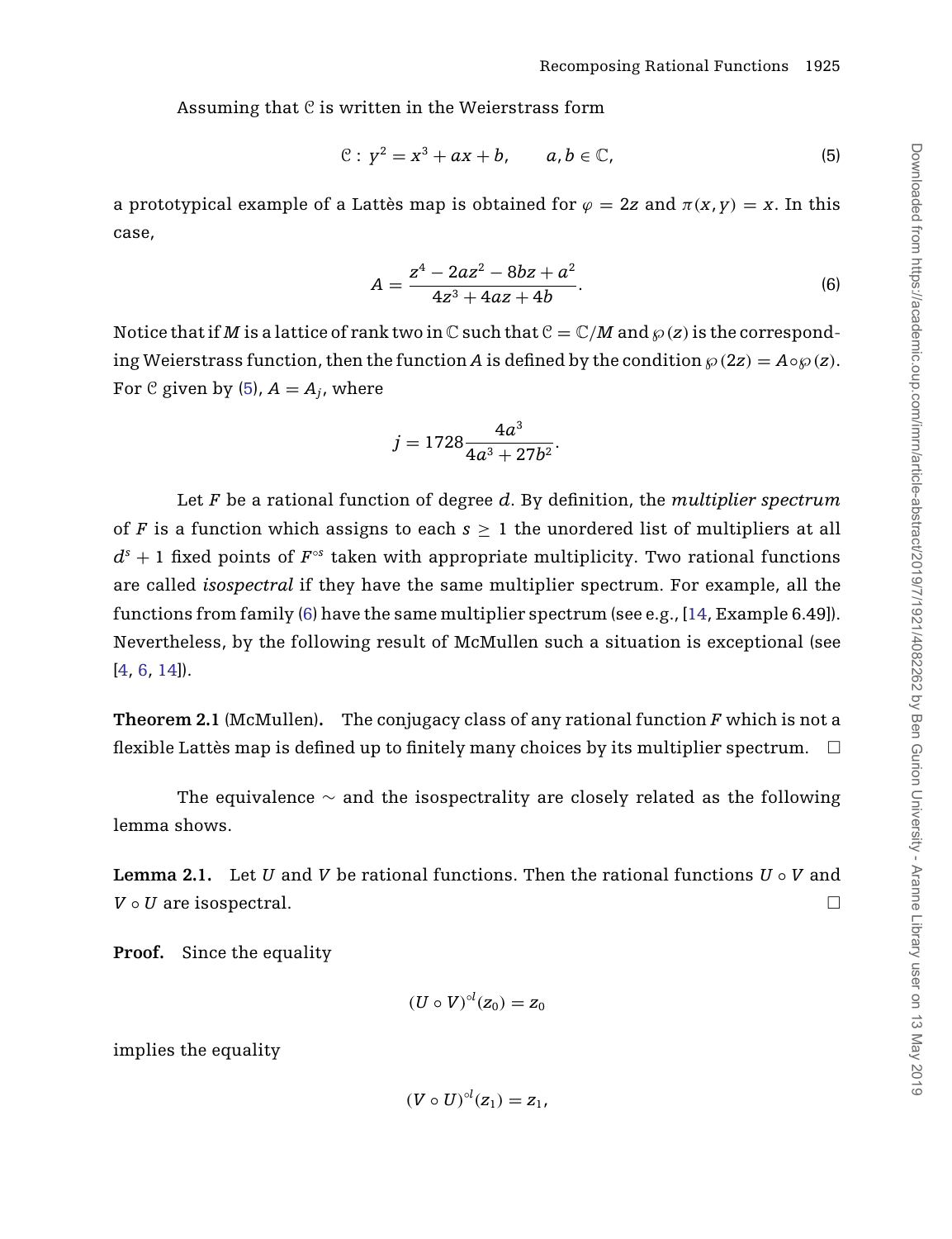where  $z_1 = V(z_0)$ , the function *V* maps periodic points of  $U \circ V$  to periodic points of  $V \circ U$ . Furthermore, the period of  $z_1$  divides the period of  $z_0$ . Similarly, *U* maps periodic points of  $V \circ U$  to periodic points of  $U \circ V$ . Since the composition  $U \circ V$  maps bijectively periodic points of  $U \circ V$  of period *l* to themselves, this implies that *V* maps bijectively periodic points of *U* ◦ *V* of period *l* to periodic points of *V* ◦ *U* of period *l*.

Further, since by the chain rule

$$
((U \circ V)^{\circ l})'(z_0) = ((U \circ V)^{\circ l-1} \circ U)'(z_1) \circ V'(z_0)
$$

and

$$
((V \circ U)^{\circ l})'(z_1) = V'((U \circ V)^{\circ l-1} \circ U)(z_1)) \circ ((U \circ V)^{\circ l-1} \circ U)'(z_1),
$$

it follows from

$$
((U\circ V)^{\circ l-1}\circ U)(z_1)=z_0
$$

that

$$
((U \circ V)^{\circ l})'(z_0) = ((V \circ U)^{\circ l})'(z_1).
$$

Finally, observe that the multiplicity of a fixed point  $z_0$  of  $(U \circ V)^{ol}$  equals the multiplicity of the fixed point  $z_1 = V(z_0)$  of  $(V \circ U)^{ol}$ . Indeed, since the multiplicity of a fixed point is an analytic invariant (see [\[1](#page-14-0), Proposition 7]), this is true whenever  $V'(z_0) \neq 0$ . On the other hand, if  $V'(z_0) = 0$ , then  $((U \circ V)^{ol})'(z_0) = 0$  and  $((V \circ U)^{ol})'(z_1) = 0$ , implying that both multiplicities under consideration are equal to one.

**Corollary 2.1.** Let *A* and *B* be rational functions such that  $A \sim B$ . Then *A* and *B* are isospectral.  $\Box$ 

**Proof.** By definition, *A* ∼ *B* if *B* is obtained from *A* by a chain of elementary transformations. On the other hand, any such transformation leads to an isospectral function by Lemma [2.1.](#page-4-0)

It is clear that the McMullen theorem combined with Corollary 2.1 proves the "only if" part of Theorem [1.1.](#page-1-0) Notice however that the number of conjugacy classes in an equivalence class [*F*] can be arbitrary large (see [\[10\]](#page-14-0)). The proof of the "if" part of Theorem [1.1](#page-1-0) is given in the next section.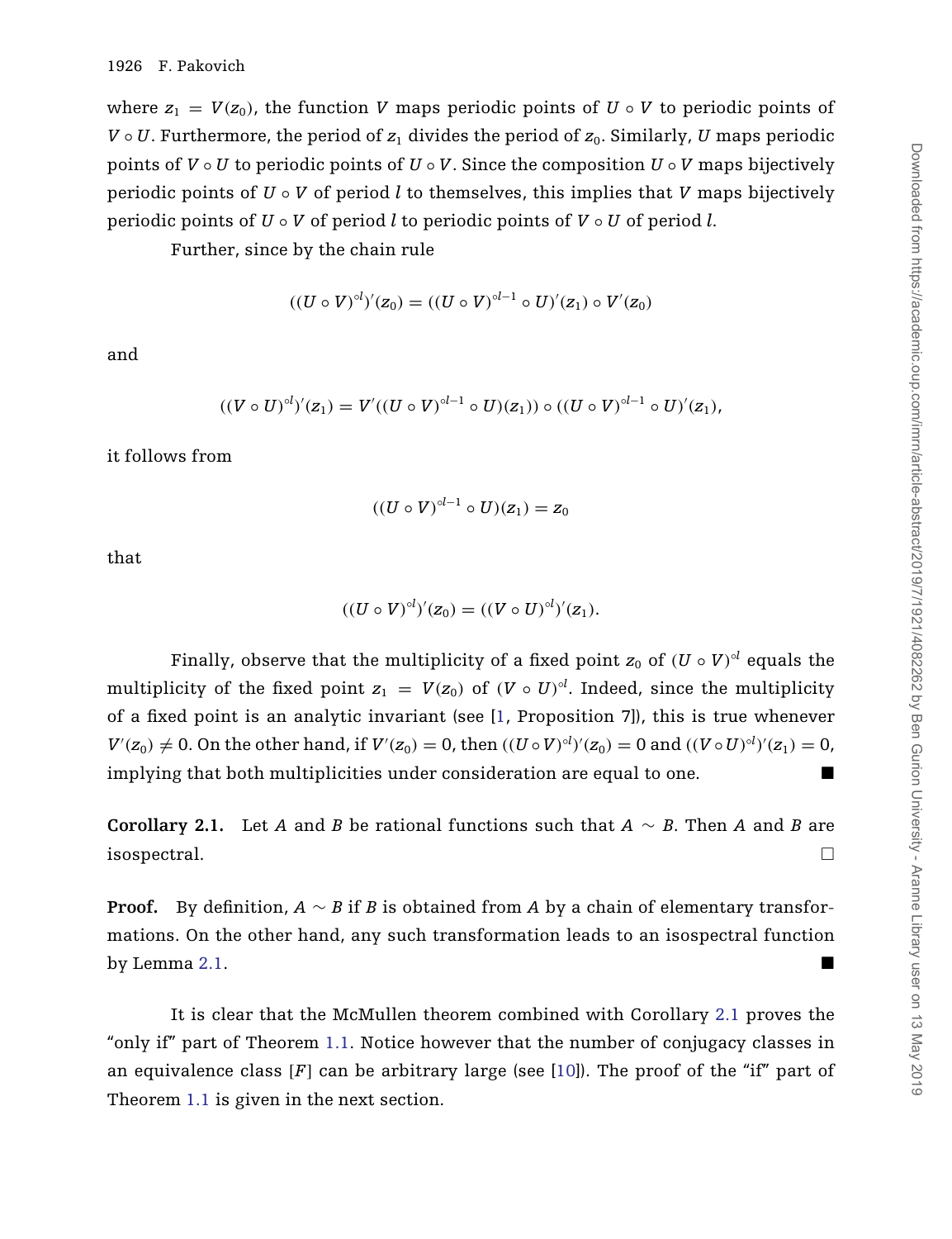<span id="page-6-0"></span>Notice that isospectral *A* and *B* are not necessary equivalent. Say, all functions [\(6\)](#page-4-0) cannot be equivalent since any equivalence class contains at most countably many conjugacy classes. Nevertheless, to our best knowledge all known examples of isospectral rational functions are obtained either from flexible Lattès maps, or from rigid Lattès maps (see [\[4,](#page-14-0) [6,](#page-14-0) [14\]](#page-14-0)), or else from elementary transformations. Thus, it is still possible that if *A* and *B* are not Lattès maps, then the fact that *A* and *B* are isospectral implies that *A* ∼ *B*. A comprehensive description of relations between the isospectrality and the equivalence  $\sim$  seems to be a very interesting problem.

Notice also that if *A* is a *polynomial*, then the finiteness of [*A*] can be established without using the McMullen theorem; see Corollary 5.8 in [\[11](#page-14-0)], and also the article [\[5](#page-14-0)] using the notion of "skew twist equivalence" which essentially coincides with the equivalence ∼ in the setting considered here. The approach of the article [\[5\]](#page-14-0) is based on the theory of decomposition of polynomials developed by Ritt [\[12](#page-14-0)], while the method of [\[11\]](#page-14-0) relies on the results of [\[9\]](#page-14-0) about polynomials sharing preimages of compact sets. However, methods of both these articles are restricted to the polynomial case only.

#### **3 Proof of Theorem [1.1](#page-1-0)**

Consider first flexible Lattès maps  $A = A_i$  defined by the diagram

$$
\begin{array}{ccc}\nC & \xrightarrow{nz} & C \\
\downarrow \pi & & \downarrow \pi \\
\mathbb{C}\mathbb{P}^1 & \xrightarrow{A} & \mathbb{C}\mathbb{P}^1\n\end{array} \tag{7}
$$

where  $n \in \mathbb{Z}$ . In order to prove that  $[A_i]$  contains infinitely many conjugacy classes we will use the relation between functional decompositions of *Aj* and isogenies between elliptic curves. We start from recalling some basic definitions and results concerning isogenies and the modular equation. Abusing the notation, below we will use the symbol *j* in two possible meanings: for a value of the elliptic modular function  $j(\tau)$  of weight zero for  $SL(2,\mathbb{Z})$  on the upper half-plane  $\mathbb{H}$ , and for a value of the *j*-invariant of elliptic curve  $C = \mathbb{C}/L_{\tau}$ , where  $L_{\tau}$  is a lattice in  $\mathbb{C}$  generated by 1 and  $\tau \in \mathbb{H}$ .

Let  $\mathfrak C$  and  $\widetilde{\mathfrak C}$  be elliptic curves over  $\mathbb C.$  An  $isogeny$  between  $\mathfrak C$  and  $\widetilde{\mathfrak C}$  is a nonconstant morphism  $\psi : \mathfrak{C} \to \mathfrak{C}$  which sends the identity element of the group  $\mathfrak{C}$  to the identity element of the group  $C$ . Such a morphism is necessarily a homomorphism of groups. A kernel  $\Gamma$  of a non-zero isogeny  $\psi:\mathcal C\to\mathcal C$  is a subgroup of finite order in  $\mathcal C$ , and for any subgroup of finite order  $\Gamma$  there exists a unique isogeny  $\psi : \mathcal{C} \to \mathcal{C}$  such that ker  $\psi = \Gamma$ . For any elliptic curve  $C$  and integer  $n$  the multiplication by  $n$  on  $C$  projects to an isogeny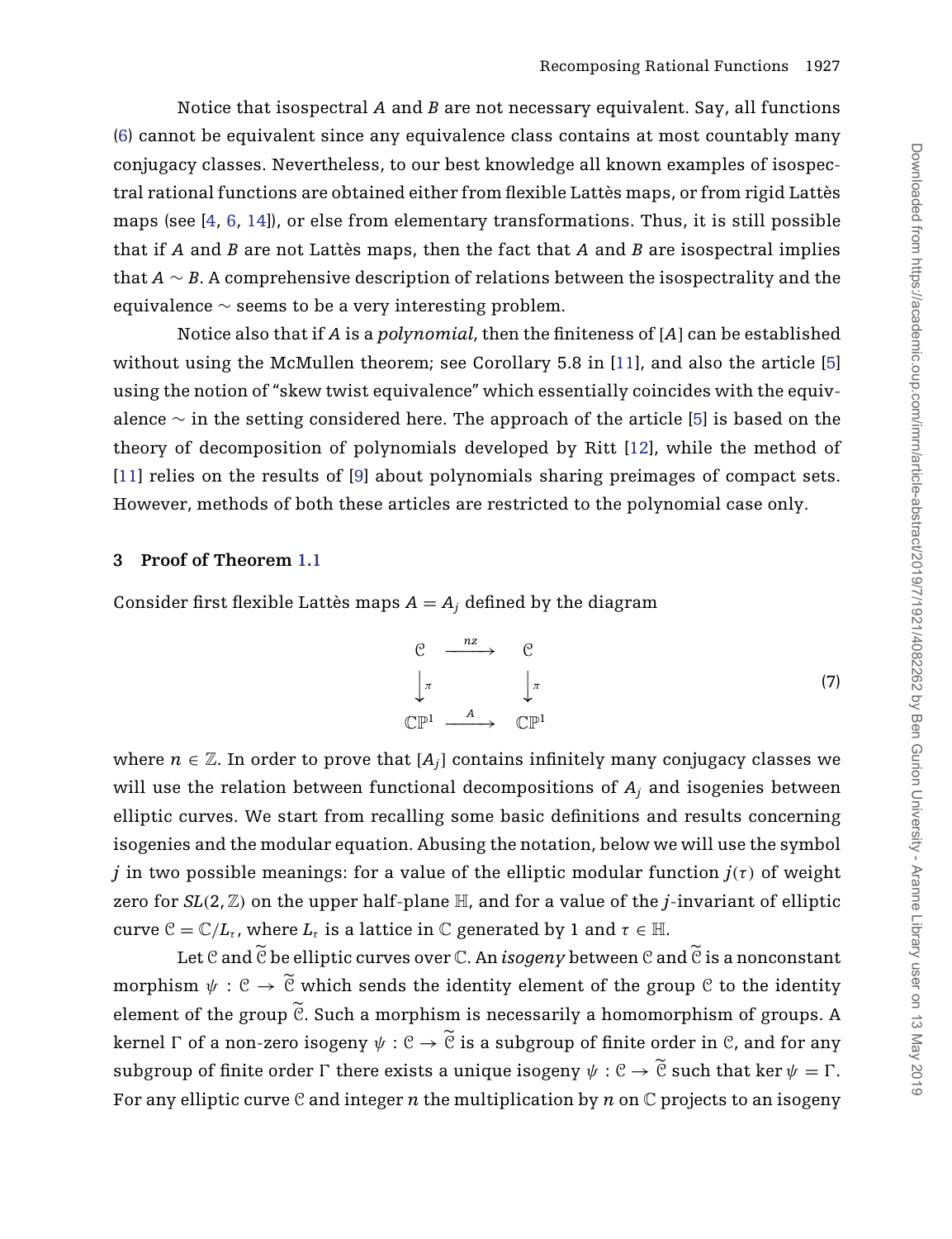<span id="page-7-0"></span> $[n]$ :  $\mathcal{C} \rightarrow \mathcal{C}$  of degree  $n^2$  with the kernel consisting of points whose order divides *n*. Furthermore, for any isogeny  $\psi: \mathbb{C} \to \mathbb{C}$  of degree  $n$  there exists a unique  $dual$  isogeny  $\psi : \mathfrak{C} \to \mathfrak{C}$  such that

$$
\widehat{\psi} \circ \psi = [n] \tag{8}
$$

on C, and

$$
\psi \circ \widehat{\psi} = [n] \tag{9}
$$

on  $\mathfrak C$  (for the proofs of the above facts see e.g., [\[13,](#page-14-0) Chapter III]). An isogeny whose kernel is a cyclic group of order *n* is called *n*-cyclic.

Below, we mostly will consider specific *n*-cyclic isogenies defined as follows. Let  $\mathcal{C}_1 = \mathbb{C}/L_t$  be an elliptic curve and *n* an integer. Then the multiplication by *n* on  $\mathbb C$ projects to an *n*-cyclic isogeny

$$
\psi_n : \mathcal{C}_1 \to \mathcal{C}_2,\tag{10}
$$

where  $\mathcal{C}_2 = \mathbb{C}/L_{nr}$ . The dual isogeny

$$
\widehat{\psi}_n : \mathcal{C}_2 \to \mathcal{C}_1 \tag{11}
$$

is the projection of the identical map on C.

There exists a polynomial in two variable

$$
\Phi_n(x, y) = 0 \tag{12}
$$

with integer coefficients, called the *modular equation*, having the following property: if  $C_1$  and  $C_2$  are two elliptic curves with *j*-invariant  $j_1$  and  $j_2$ , then an *n*-cyclic isogeny  $C_1 \rightarrow C_2$  exists if and only if  $(j_1, j_2)$  is a point of curve (12) (see [\[3,](#page-14-0) Chapter 5]). In particular, since (10) is an *n*-cyclic isogeny between elliptic curves with *j*-invariants  $j(\tau)$  and  $j(n\tau)$ , for any  $\tau \in \mathbb{H}$  the equality

$$
\Phi_n(j(\tau),j(n\tau)) = 0 \tag{13}
$$

holds.

Let C be an elliptic curve and  $A = A_i$  a Lattès map satisfying [\(7\)](#page-6-0). Further, let  $\Gamma$  be a subgroup of  $C$  and  $\psi: C \to C$  an isogeny such that ker  $\psi = \Gamma$ . Since  $\psi$  is a homomorphism,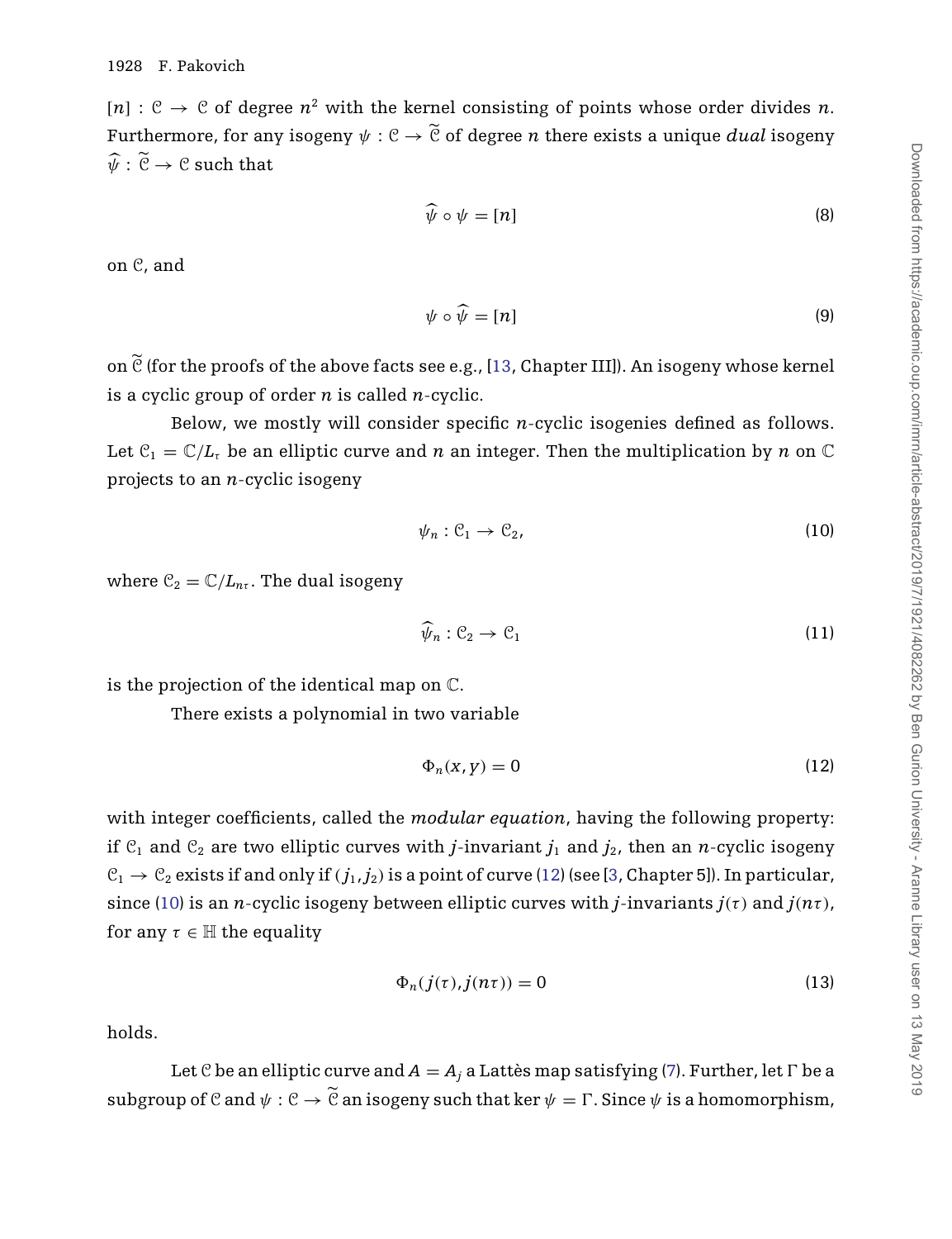<span id="page-8-0"></span>the equality  $\psi(-x) = -\psi(x)$  holds, implying that there exists a rational function  $V_{\Gamma}$  such that the diagram



commutes. Similarly, for the dual isogeny  $\psi:\mathfrak~~C\to\mathfrak C~~$  there exists a rational function</del>  $U_\Gamma$ such that the diagram



commutes. Thus, to any subgroup  $\Gamma$  of  $\mathcal C$  corresponds a decomposition

$$
A_j = U_\Gamma \circ V_\Gamma. \tag{14}
$$

In particular, the equality

 $\psi_n \circ \psi_n = [n]$ 

gives rise to a decomposition

$$
A_j = U_n \circ V_n. \tag{15}
$$

Notice that explicit expressions for  $U_\Gamma$  and  $V_\Gamma$  can be deduced from Vélu's formulas for isogenies  $\psi : \mathcal{C} \to \mathcal{C}$  with given  $\mathcal{C}$  and ker  $\psi$  (see [\[15](#page-14-0)]).

Equality [\(9\)](#page-7-0) implies that an elementary transformation of  $A_i$  corresponding to decomposition (14) also is a flexible Lattès map  $A_{j'}$ , where  $j'$  is  $j$ -invariant of  $\widetilde{\mathcal{C}}$ . Furthermore, if  $\Gamma$  is a cyclic group of order *n*, then the corresponding values of *j'* are described by the condition that  $(j, j')$  is a point of [\(12\)](#page-7-0). Clearly, in order to prove that  $[A_j]$  has infinitely many conjugacy classes it is enough to prove that we can obtain infinitely many conjugacy classes using chains of elementary transformations arising from decompositions (15) only. Moreover, since conjugate Lattès maps correspond to isomorphic elliptic curves and isogeny [\(10\)](#page-7-0) corresponds to the point  $(j(\tau), j(n\tau))$  on [\(12\)](#page-7-0), it is enough to show that for any  $\tau \in \mathbb{H}$  the sequence  $j(n^k \tau)$  takes infinitely many values.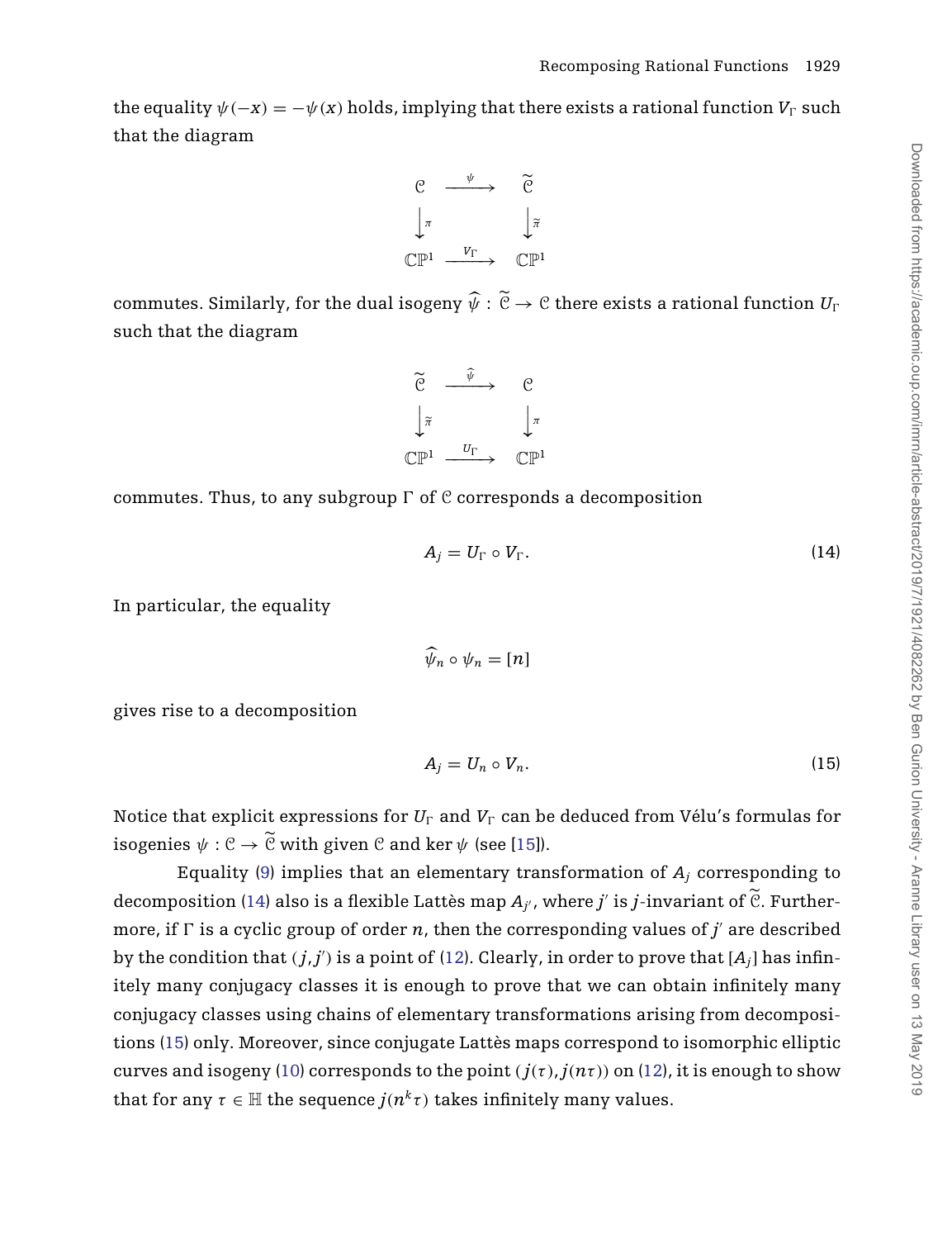In order to prove the last statement recall that the Fourier expansion for  $j(\tau)$  in  $q = e^{2\pi i \tau}$  is

$$
j(\tau) = \frac{1}{q} + 744 + 196884q + \cdots.
$$

Further,

$$
q_k = e^{2\pi i (n^k \tau)} \to 0, \text{ as } k \to \infty,
$$

since  $\Im(\tau) > 0$ . Therefore,

$$
j(n^k\tau)\to\infty, \quad \text{as} \quad k\to\infty,
$$

implying that  $j(n^k\tau)$  takes infinitely many distinct values. This proves the "if" part of Theorem [1.1](#page-1-0) for Lattès maps *A* given by [\(7\)](#page-6-0).

Consider now flexible Lattès maps  $A = A_j$  defined by the diagram

$$
\begin{array}{ccc}\nC & \xrightarrow{nz+\beta} & C \\
\downarrow \pi & & \downarrow \pi \\
\mathbb{CP}^1 & \xrightarrow{\tilde{A}} & \mathbb{CP}^1\n\end{array}
$$
\n(16)

where  $n \in \mathbb{Z}$  is odd and  $\beta$  is a point of order two on  $\mathbb{C}$ . For  $c \in \mathbb{C}$  set  $\varphi_c = z + c$ . Since  $2\beta = 0$  and *n* is odd,

$$
nz + \beta = nz \circ \varphi_{\beta} \tag{17}
$$

on C. Further, since  $\varphi_{\beta}(-z) = -\varphi_{\beta}(z)$  on C, there exists a Möbius transformation  $\mu$  which makes the diagram

$$
\begin{array}{ccc}\nC & \xrightarrow{\varphi_{\beta}} & C \\
\downarrow^{\pi} & & \downarrow^{\pi} \\
\mathbb{C}\mathbb{P}^{1} & \xrightarrow{\mu} & \mathbb{C}\mathbb{P}^{1}\n\end{array}
$$

commutative. Therefore, the Lattès map  $A = A_j$  and the Lattès map  $A = A_j$  defined by diagram [\(7\)](#page-6-0) are related by the equality

$$
\widetilde{A}_j = A_j \circ \mu,\tag{18}
$$

where  $\mu$  is a Möbius transformation.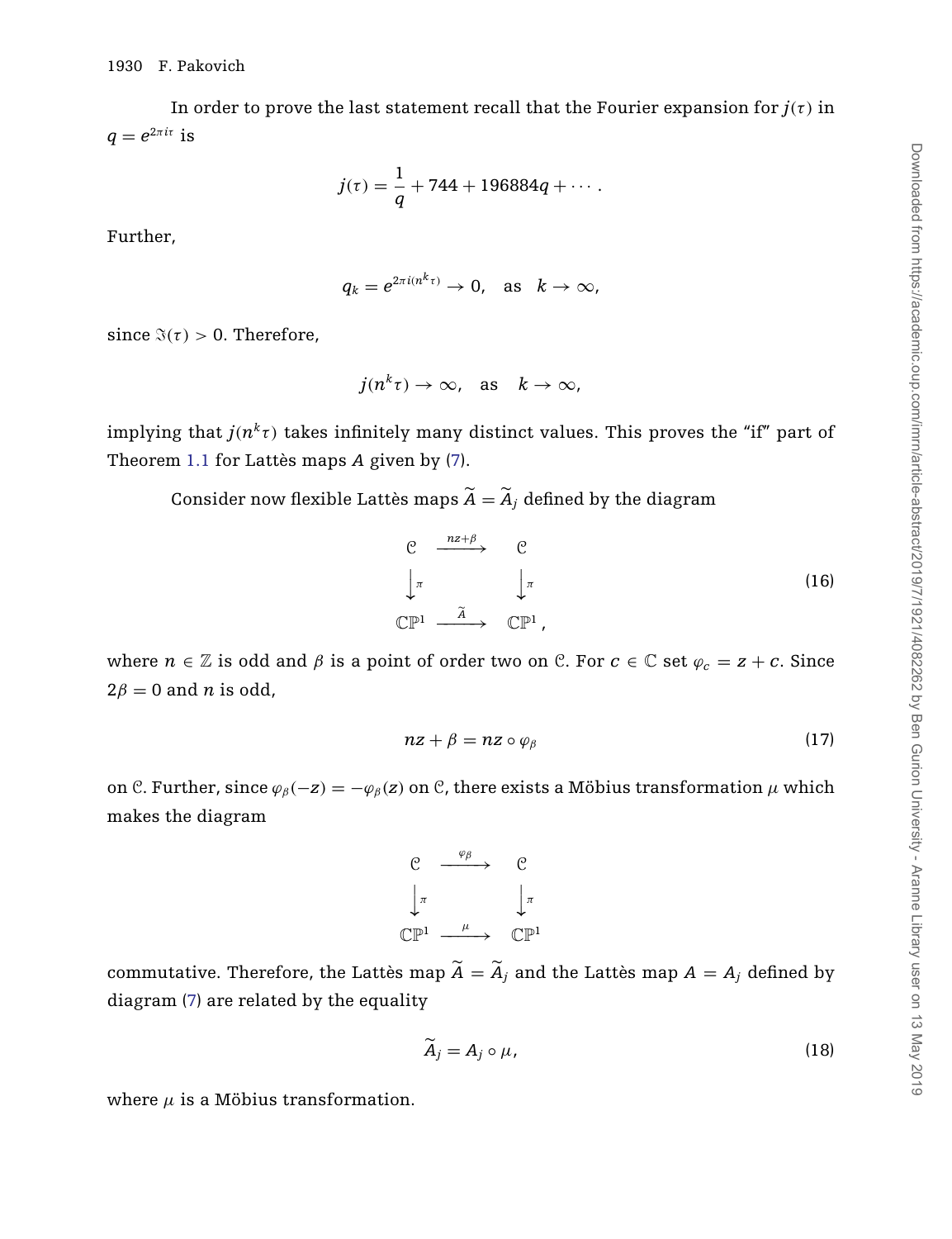Clearly, an elementary transformation  $A_i \rightarrow A_{i'}$  corresponding to decomposition [\(15\)](#page-8-0) induces an elementary transformation

$$
U_n \circ V_n \circ \mu \to V_n \circ \mu \circ U_n \tag{19}
$$

of  $A_j$ . Moreover, since the composition

$$
\mathcal{C}_2 \xrightarrow{\widehat{\psi}_n} \mathcal{C}_1 \xrightarrow{\varphi_\beta} \mathcal{C}_1
$$

equals the composition

$$
\mathcal{C}_2 \xrightarrow{\varphi_{n\beta}} \mathcal{C}_2 \xrightarrow{\widehat{\psi}_n} \mathcal{C}_1,
$$

and  $\varphi_{n\beta}(-z) = -\varphi_{n\beta}(z)$  on  $\mathcal{C}_2$ , considering the commutative diagram

|         |         | $\mathcal{C}_2 \longrightarrow \mathcal{C}_1 \longrightarrow \mathcal{C}_1 \longrightarrow \mathcal{C}_1 \longrightarrow$ |                | $\mathcal{C}_2$          |
|---------|---------|---------------------------------------------------------------------------------------------------------------------------|----------------|--------------------------|
| $\pi_2$ | $\pi_1$ | $\pi_1$                                                                                                                   | $\sqrt{\pi_2}$ |                          |
|         |         | $\mathbb{CP}^1 \xrightarrow{U_n} \mathbb{CP}^1 \xrightarrow{\mu} \mathbb{CP}^1 \xrightarrow{V_n}$                         |                | $\mathbb{C}\mathbb{P}^1$ |

we see that

$$
(V_n \circ \mu) \circ U_n = V_n \circ U_n \circ \mu',
$$

where  $\mu'$  is a Möbius transformation satisfying

$$
\begin{array}{ccc}\nC_2 & \xrightarrow{\varphi_{n\beta}} & C_2 \\
\downarrow^{\pi_2} & & \downarrow^{\pi_2} \\
\mathbb{CP}^1 & \xrightarrow{\mu'} & \mathbb{CP}^1.\n\end{array}
$$

Thus, if  $A_j \rightarrow A_{j'}$  is the elementary transformation corresponding to decomposition [\(15\)](#page-8-0), then the elementary transformation of  $A_j$  in the right part of (19) is a Lattès map  $A_{j'}$ defined by the diagram

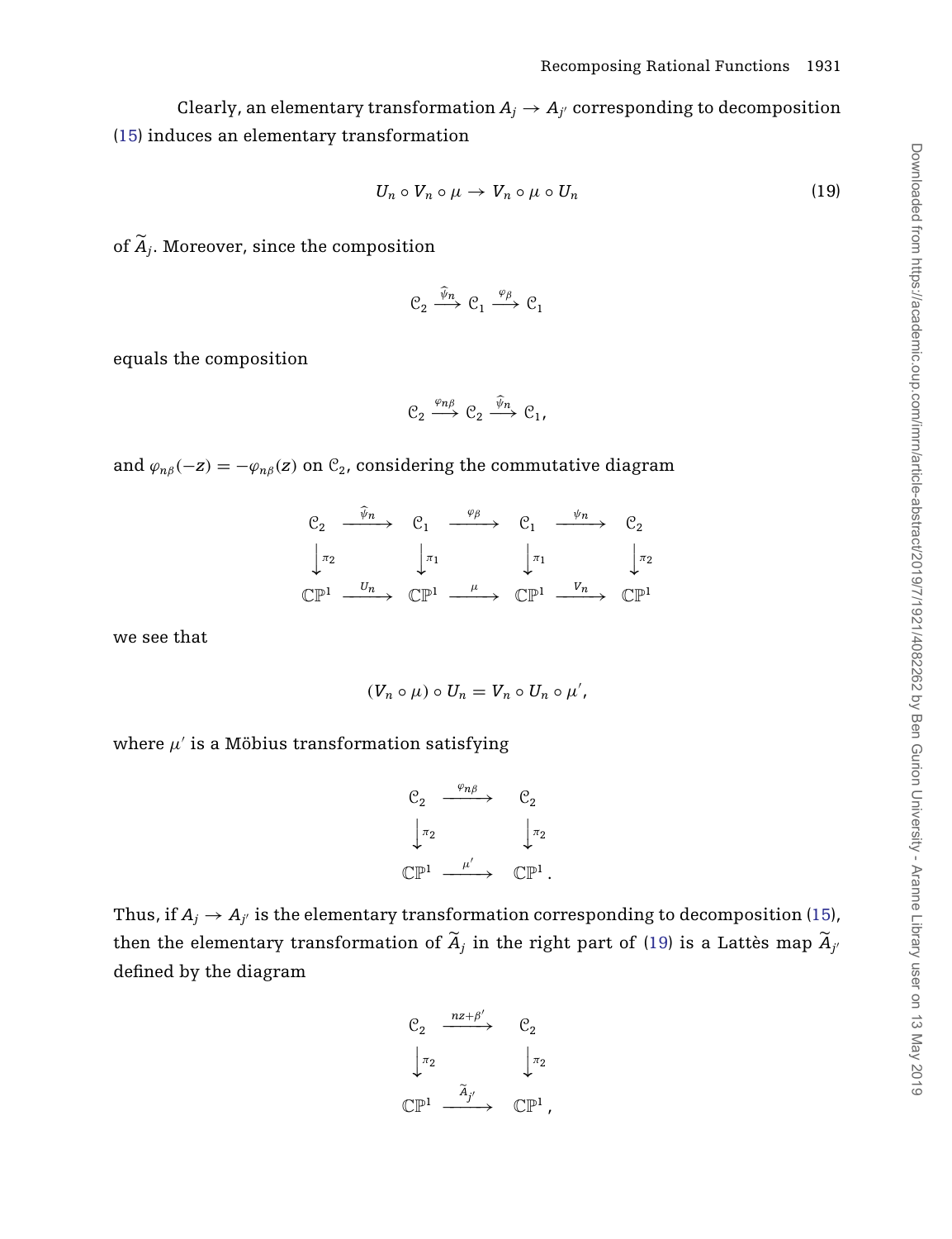<span id="page-11-0"></span>where  $\beta' = n\beta$  is a points of order two on  $\mathcal{C}_2$ . Therefore, a chain of elementary transformations

$$
A_j \to A_{j_1} \to A_{j_2} \to \ldots
$$

with infinitely many different *j* arising from decompositions [\(15\)](#page-8-0) induces a similar chain

$$
\widetilde{A}_j \to \widetilde{A}_{j_1} \to \widetilde{A}_{j_2} \to \ldots
$$

This finishes the proof of Theorem [1.1.](#page-1-0)

### **4** Decompositions of  $\mathcal{L}_j$

In this section, we provide some explicit formulas illustrating constructions from the previous section in the simplest case where considered Lattès maps are defined by the diagram

$$
\begin{array}{ccc}\nC & \xrightarrow{2z} & C \\
\downarrow \pi & & \downarrow \pi \\
\mathbb{CP}^1 & & \mathbb{CP}^1\n\end{array} \tag{20}
$$

and prove Theorem [1.2.](#page-2-0) In order to reduce the number of parameters, we will write elliptic curves in the Legendre form

$$
\mathcal{E}_{\lambda}: \gamma^2 = x(x-1)(x-\lambda), \qquad \lambda \in \mathbb{C} \setminus \{0,1\}. \tag{21}
$$

When working with the explicit expression for  $\mathcal{L} = \mathcal{L}_j$  we will use the notation

$$
L_{\lambda}=\frac{1}{4}\,\frac{\left(z^{2}-\lambda\right)^{2}}{z\left(z-1\right)\left(z-\lambda\right)}.
$$

So,  $L_{\lambda} = \mathcal{L}_{i}$ , where

$$
j = 256 \frac{(\lambda^2 - \lambda + 1)^3}{\lambda^2 (\lambda - 1)^2}.
$$

The next result describes explicitly all equivalence classes of decompositions of  $L_\lambda$ .

**Theorem 4.1.** Any decomposition of  $L_\lambda$  into a composition of rational functions of degree greater than one is equivalent to one of the following decompositions

$$
L_{\lambda}(z) = \left(\frac{1}{4}\frac{z^2 - 4\lambda}{z - \lambda - 1}\right) \circ \left(z + \frac{\lambda}{z}\right)
$$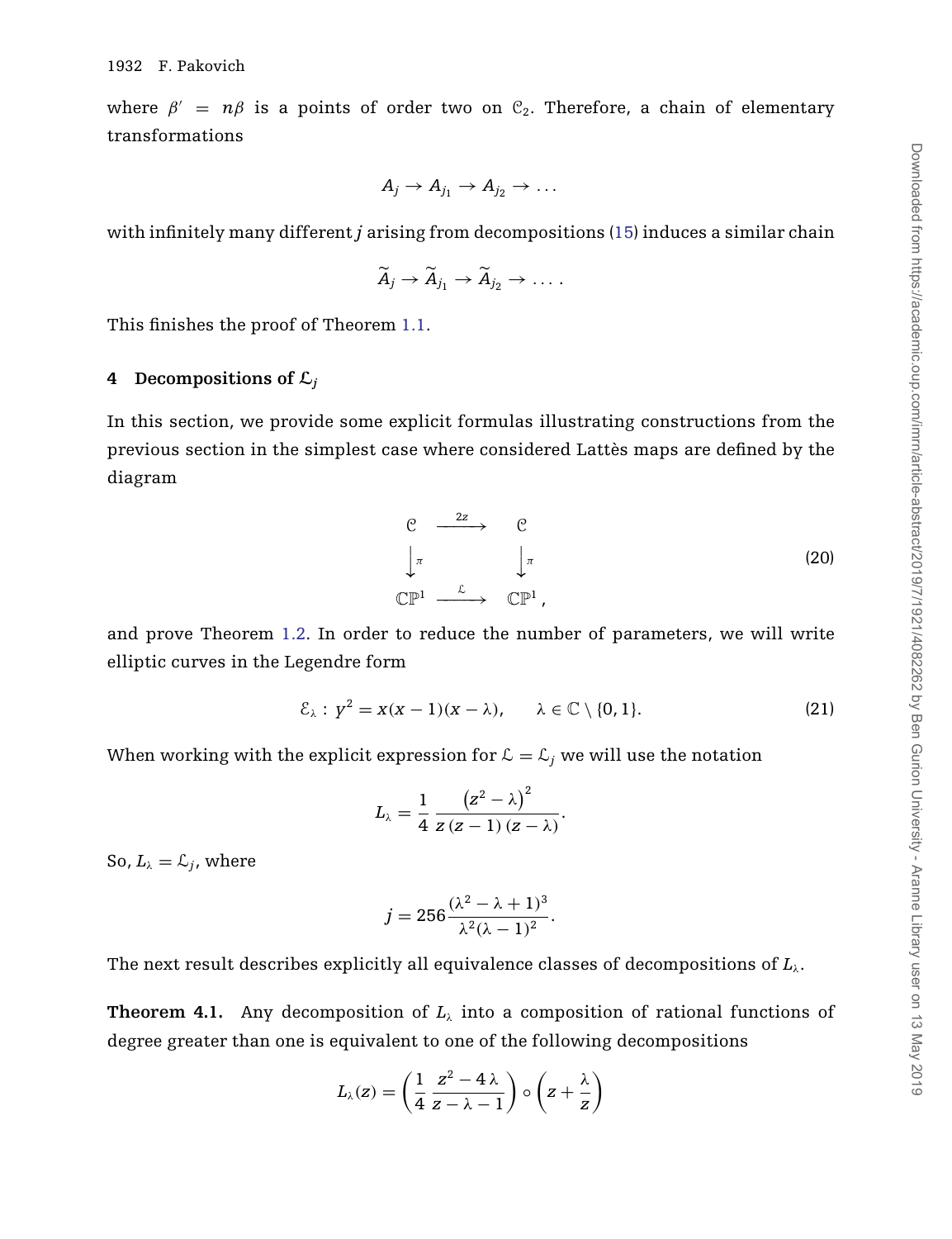$$
L_\lambda(z)=\left(\frac{1}{4}\,\frac{z^2+2\,z+1}{z+1-\lambda}\right)\circ\left(z+\frac{1-\lambda}{z-1}\right)\\[3mm]L_\lambda(z)=\left(\frac{1}{4}\,\frac{\lambda^2+2\,\lambda z+ z^2}{z+\lambda-1}\right)\circ\left(z+\frac{\lambda^2-\lambda}{z-\lambda}\right).
$$

<span id="page-12-0"></span>These decompositions are not equivalent and have form  $(14)$ , where  $\Gamma$  runs over cyclic subgroups of order two in  $\mathcal{C}$ .

**Proof.** Recall that equivalence classes of decompositions of a rational function *F* are in a one-to-one correspondence with imprimitiivity systems of the monodromy group  $G_F$  of *F*. Namely, if  $z_0$  is a non-critical value of *F*, and  $G_F$  is realized as a permutation group acting on the set  $F^{-1}{z_0}$ , then to an equivalence class of a decomposition  $F =$ *U* ∘ *V*, corresponds an imprimitivity system of  $G_F$  consisting of  $d = \deg A$  blocks  $V^{-1}\{t_i\}$ ,  $1 \leq i \leq d$ , where  $\{t_1, t_2, \ldots, t_d\} = U^{-1}\{z_0\}.$ 

It is clear that for any decomposition  $L<sub>\lambda</sub> = U \circ V$  with deg  $U > 1$ , deg  $V > 1$ the equalities deg  $V = 2$ , deg  $U = 2$  hold. Therefore, if *c* is a non-critical value of  $L_{\lambda}(z)$ and  $G_{L_\lambda}$  is realized as a permutation group acting on  $L_\lambda^{-1}\{c\}=\{z_0,z_1,z_2,z_3\}$ , then to each equivalence class of decompositions of  $L_\lambda$  corresponds a block of size two containing the point  $z_0$ , say. Since there might be at most three such blocks, namely,  $\{z_0, z_1\}$ ,  $\{z_0, z_2\}$ , and  $\{z_0, z_3\}$ , there exist at most three non-equivalent decompositions of  $L_\lambda$ .

Prove now that the decompositions

$$
L_{\lambda}=C_i\circ D_i, \quad i=1,2,3,
$$

given by formulas (22) are not equivalent. Since the set

$$
L_\lambda^{-1}\{\infty\}=\{\infty,0,1,\lambda\}
$$

consists of four different points, the point  $c = \infty$  is a non-critical value of  $L_\lambda$  and we can assume that  $G_{L_\lambda}$  acts on the set  $L_\lambda^{-1}\{\infty\}$ . Furthermore,

$$
C_1^{-1}\{\infty\}=\{\lambda+1,\infty\},\quad C_2^{-1}\{\infty\}=\{\lambda-1,\infty\},\quad C_3^{-1}\{\infty\}=\{1-\lambda,\infty\},
$$

implying that the blocks containing the point  $z_0 = \infty$  of the corresponding imprimitivity systems are

$$
\{0,\infty\},\quad \{1,\infty\},\quad \{\lambda,\infty\}.
$$
 (23)

Since these blocks are different, decompositions (22) are not equivalent.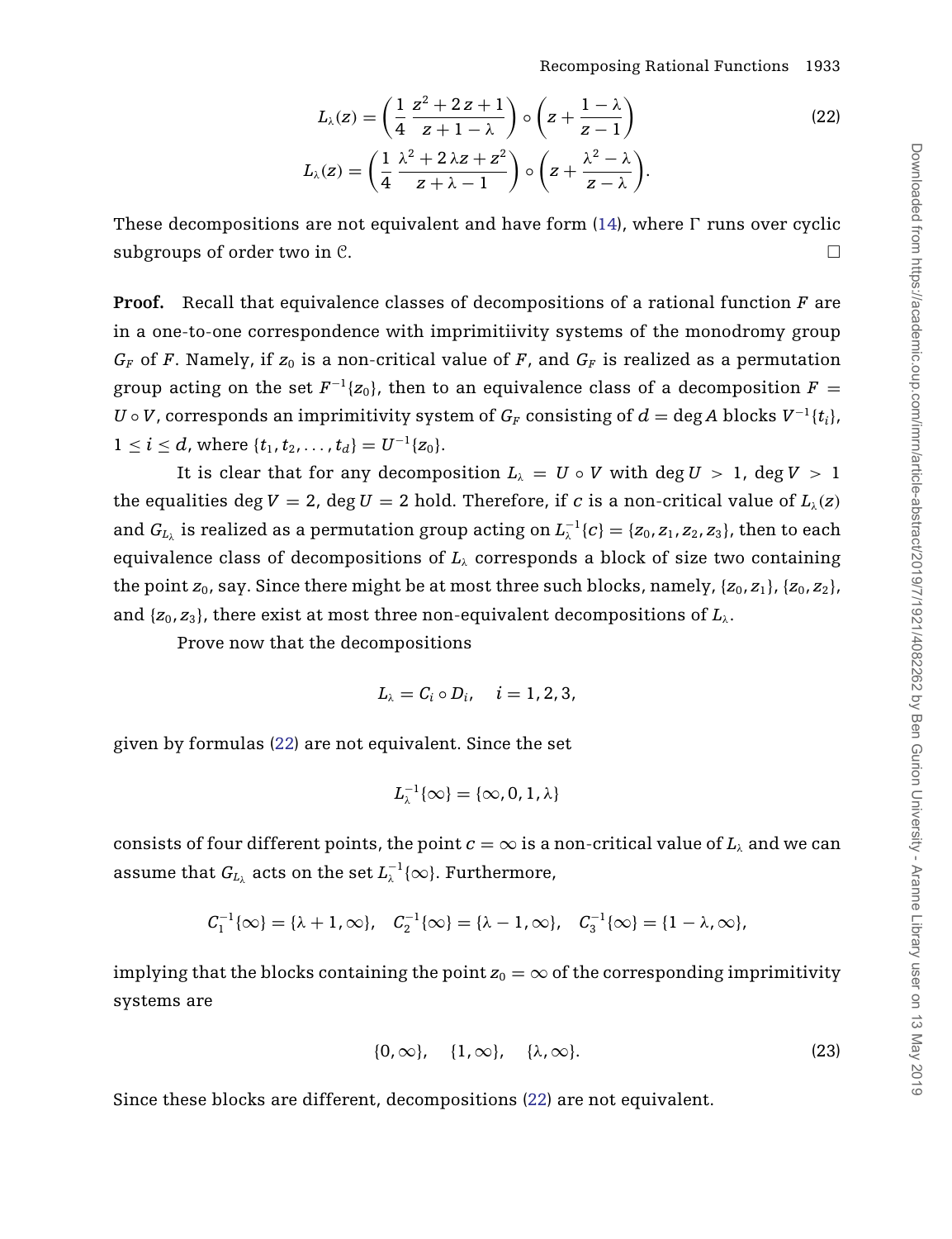Similarly, decompositions  $(14)$ , where  $\Gamma$  runs over cyclic subgroups of order two, are not equivalent, and in fact reduce to decompositions [\(14\)](#page-8-0). Indeed, since any element of the function field of  $\mathcal{E}_{\lambda}$  has the form  $p(x) + q(x)y$ , where p and q are rational functions, it follows from  $\pi(-z) = \pi(z)$  and deg  $\pi = 2$  that  $\pi = \mu \circ x$  for some Möbius transformation  $\pi$ . Thus, without loss of generality we may assume that  $\pi = x$ . Since  $\pi$  maps the unit element of C to infinity, it follows from [\(20\)](#page-11-0) that  $\pi$  is a bijection between points of order two on  $C$  and the set  $L_\lambda^{-1}\{\infty\}$ , implying that the blocks containing  $z_0=\infty$  corresponding to decompositions [\(14\)](#page-8-0) are exactly the sets listed in [\(23\)](#page-12-0), that is the blocks corresponding to decompositions [\(22\)](#page-12-0).

Notice that the images of the isogenies corresponding to left parts of decompositions [\(22\)](#page-12-0) do not have Legendre form [\(21\)](#page-11-0). Therefore, elementary transformations corresponding to decompositions [\(22\)](#page-12-0) are not *equal* to functions  $L_\lambda(z)$  but only *conjugate* to such functions.

**Corollary 4.1.** Any elementary transformations of the function  $\mathcal{L}_i$ ,  $j \in \mathbb{C}$ , has the form  $\mathcal{L}_{j'}, j' \in \mathbb{C}$ , where values of *j'* are defined by the condition  $\Phi_2(j, j') = 0$ .

**Proof.** Indeed, if  $L<sub>i</sub> = U \circ V$  is a decomposition such that one of the functions *U* and *V* is invertible, then the corresponding elementary transformation leads to a function conjugate to *L*λ. On the other hand, any decomposition of *L*<sup>λ</sup> into a composition of rational functions of degree greater than one is equivalent to one of decompositions  $(22)$ .

Clearly, Corollary 4.1 implies Theorem [1.2.](#page-2-0) Furthermore, since the modular equation  $\Phi_2(x, y) = 0$  is given by the equation

$$
-x^{2}y^{2} + x^{3} + y^{3} + 2^{4} \cdot 3 \cdot 31 xy(x + y) + 3^{4} \cdot 5^{3} \cdot 4027 xy
$$
  

$$
-2^{4} \cdot 3^{4} \cdot 5^{3}(x^{2} + y^{2}) + 2^{8} \cdot 3^{7} \cdot 5^{6}(x + y) - 2^{12} \cdot 3^{9} \cdot 5^{9} = 0
$$
 (24)

and can be parametrized by the rational functions

$$
x = 64 \frac{(j + 4)^3}{j^2}
$$
,  $y = 64 \frac{(j + 4)^3}{j^2} \circ \frac{1}{j}$ ,

the correspondence  $\mathcal F$  associated with (24) has form [\(3\)](#page-2-0).